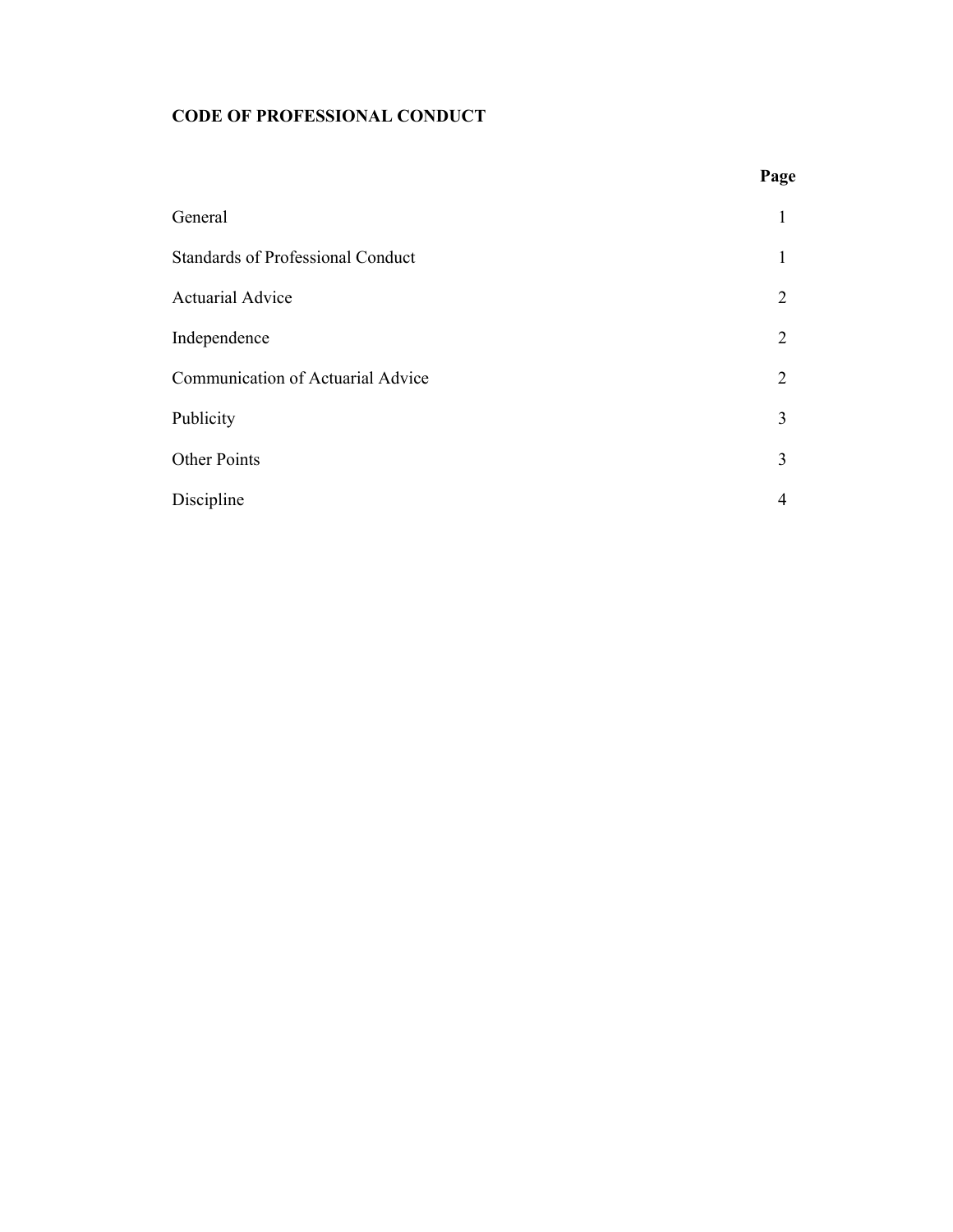## **CODE OF PROFESSIONAL CONDUCT OF SINGAPORE ACTUARIAL SOCIETY**

The following Code of Professional Conduct (Code) applies to all members of Singapore Actuarial Society (SAS).

#### **GENERAL**

 $\overline{a}$ 

- 1. SAS is a professional body which, through its members, has an obligation in the public interest to provide the best possible service and advice. In order to achieve this it is essential that the highest standards of conduct are maintained by all members of the SAS when they give advice of a professional nature. The membership of SAS is conditional on the successful completion of rigorous education requirements in the case of Fellows and Associates of the Society, and the abidance of all members by the constitution, the Professional Code and any guidelines of the SAS, thereby providing an assurance to the public that Members are qualified to perform their duties at a high level of knowledge and competence. The purpose of this Code is to ensure that public interest will be served.
- 2. This Code sets out the main principles to which SAS expects all Members to conform. In addition, SAS may issue guideline notes from time to time to assist Members in the interpretation of this Code, and Professional guidelines whenever necessary to establish acceptable standards of practice.
- 3. Any Member who is in doubt as to the principles to be adopted or the action which should be taken in a particular case relating to professional conduct is advised to seek the guidance of a Council member.
- 4. A Member who believes that there had been a breach of this Code by a member is required to bring the matter to the attention of the President. Senior Fellows have a duty to guide Members in the application of this Code in their dealings with the public and other members.

#### **STANDARDS OF PROFESSIONAL CONDUCT**

- 5. Professional conduct of a Member involves integrity in relationships with those to whom the Member renders professional services as well as with other Members of SAS and the public. In all these relationships every Member should be concerned not only with his own behaviour but also the behaviour of other Members of SAS.
- 6. A Member must act with honesty and in a manner to maintain the dignity and reputation of the profession and to fulfill its responsibility to the public.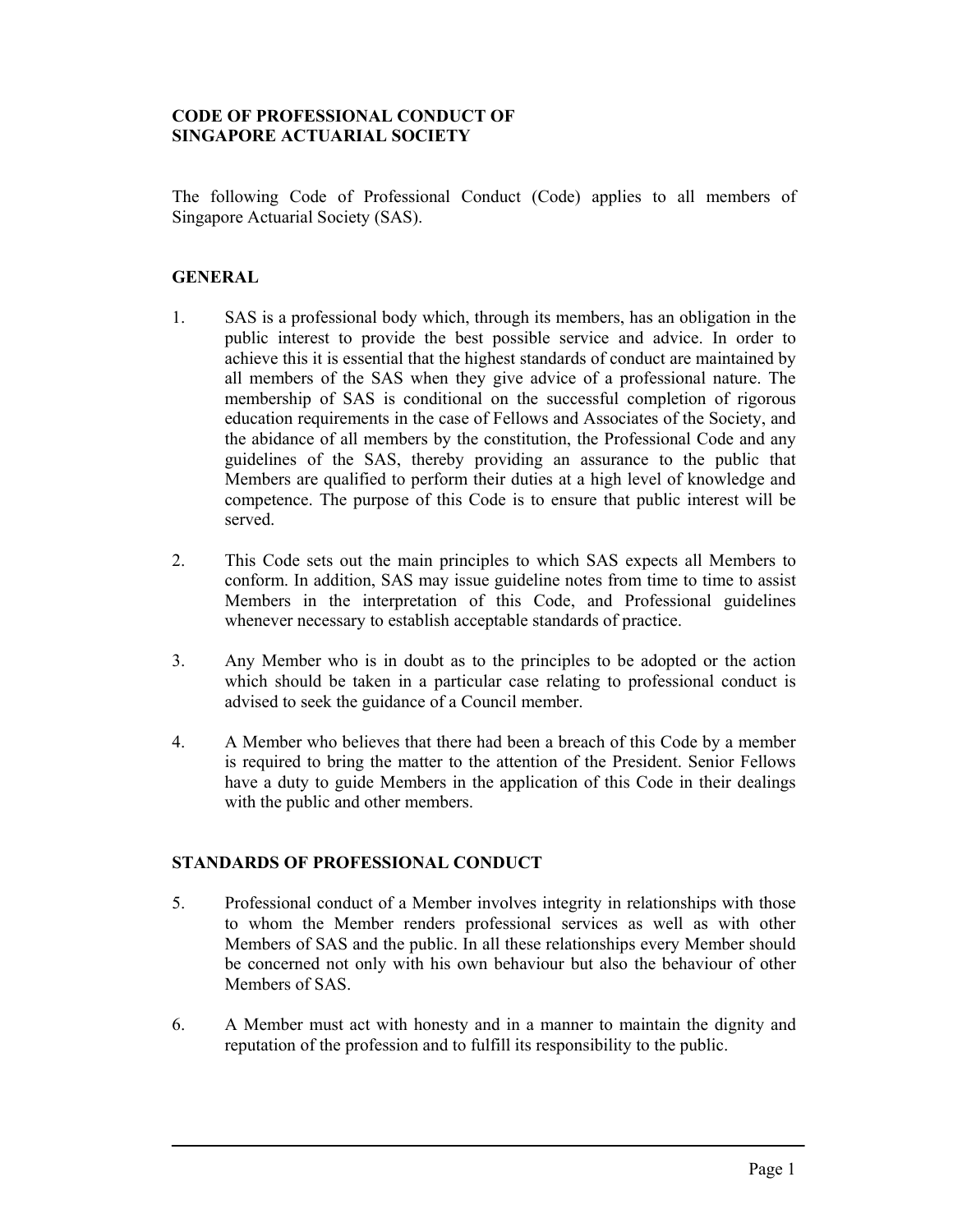7. A Member shall exercise integrity, skill and care in performing professional service taking into account any applicable guidelines issued by SAS and by any relevant authorities.

# **ACTUARIAL ADVICE**

- 8. A Member should not provide actuarial advice on any particular issue unless he has sufficient relevant experience and the professional competence to do so. If he is unsure, he should not act except in co-operation with, or with the guidance of a Fellow who has such experience and competence.
- 9. All actuarial advice is the personal responsibility of the Member providing such advice.
- 10. In providing actuarial advice, a Member must make it clear to all relevant parties the capacity in which he is acting and must clearly identify the person or organization receiving such advice.
- 11. A Member must not be influenced by interests other than those of the person or organization receiving such advice. In a situation where a conflict of interest may arise or where there is any constraint on the advice other than that imposed by the recipient of the advice, the Member must disclose the conflict or constraint fully to the recipient of the advice.
- 12. A Member must have proper regard for the trust which is implicit in the relationship between the recipient of his advice and himself. He must ensure that the information he uses and his advice remain confidential except where disclosure is required by law.
- 13. A Member must not provide actuarial advice to any person or organization when he has reason to believe that his advice may be used to evade the law or is contrary to the public interest or the interest of the Profession.

## **INDEPENDENCE**

 $\overline{a}$ 

14. In providing actuarial advice, a Member must make a full and timely disclosure to the recipient of that advice of any direct or indirect compensation that the Member or his employer may receive from any source as a result of the actuarial advice provided.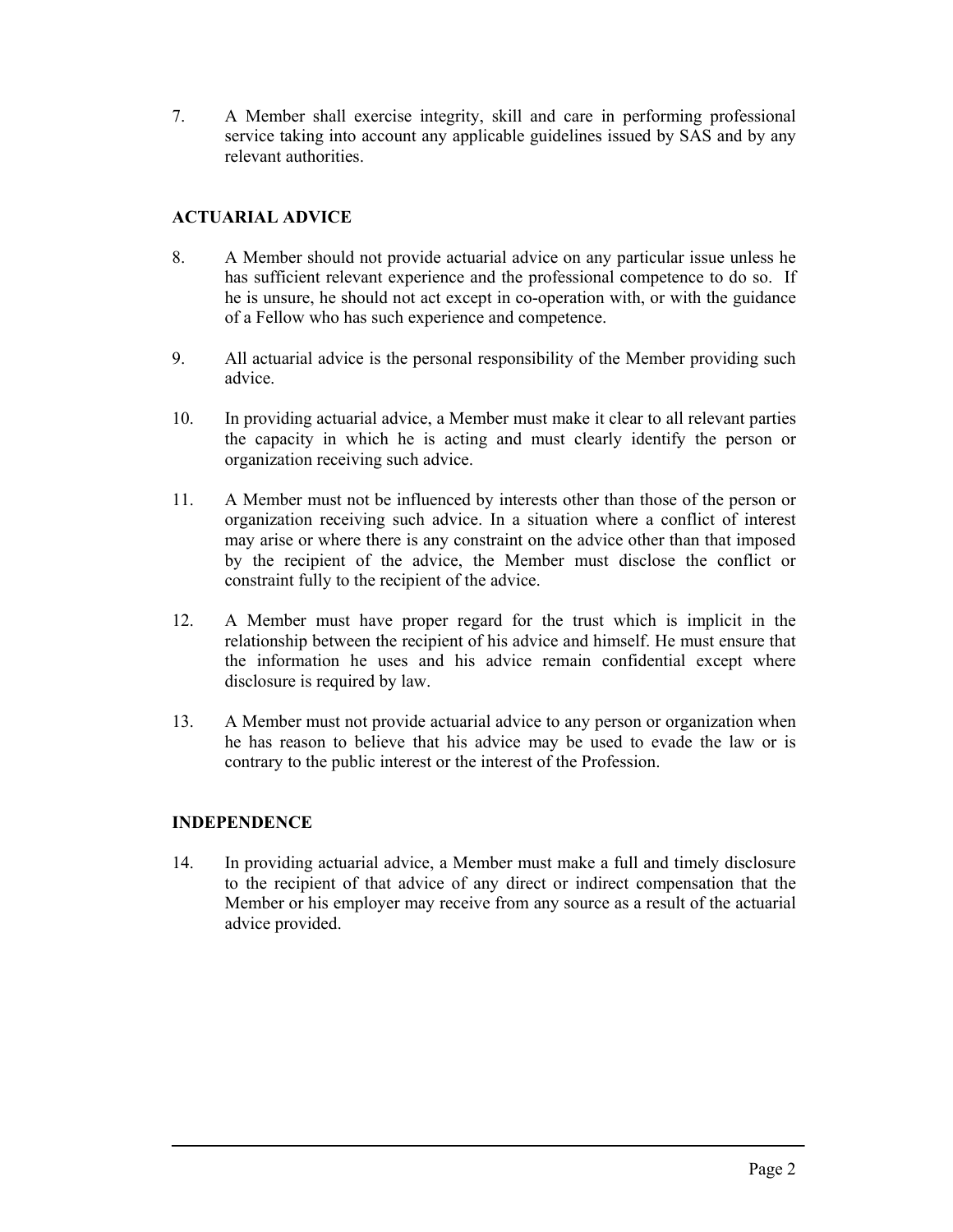## **COMMUNICATION OF ACTUARIAL ADVICE**

- 15. If a Member has reason to believe that his actuarial advice will be transmitted in whole or in part to a third party he must ensure insofar as is possible that his authorship, the capacity in which he is acting and responsibility for the advice are acknowledged to the third party, that his advice is not presented in a way which is likely to be misleading and that any conflict of interest or constraint on the advice are fully disclosed to the third party.
- 16. In any communication of actuarial advice, a Member should include a statement identifying the data used and the actuarial methods and assumptions employed. He should also explain the reasons for adopting the actuarial methods and assumptions.
- 17. In any communication of actuarial advice, a Member should set down what steps, if any, he has taken to satisfy himself as to the validity of the data used. Where he makes use of sources or information for the correctness of which he does not assume responsibility, this should be made clear in the communication.
- 18. In circumstance where a Member is unable to satisfy himself as to the validity of the data used or is constrained to adopt actuarial methods or assumptions which, in his opinion, are inappropriate, he should include an appropriate qualification in the communication of the actuarial advice.
- 19. Differences of opinion among actuaries may arise, particularly in choices of assumptions and methods. Discussion of such differences, whether directly between actuaries or in observations made to a principal by one actuary on the work of another, should be conducted objectively and with courtesy.

## **PUBLICITY**

 $\overline{a}$ 

- 20. Any advertisement by a Member or his employer or any other person should be factual and not misleading or lead to unfair professional advantage.
- 21. A Member must not use a title which is dependent on elective office in SAS unless he is acting on behalf of SAS.